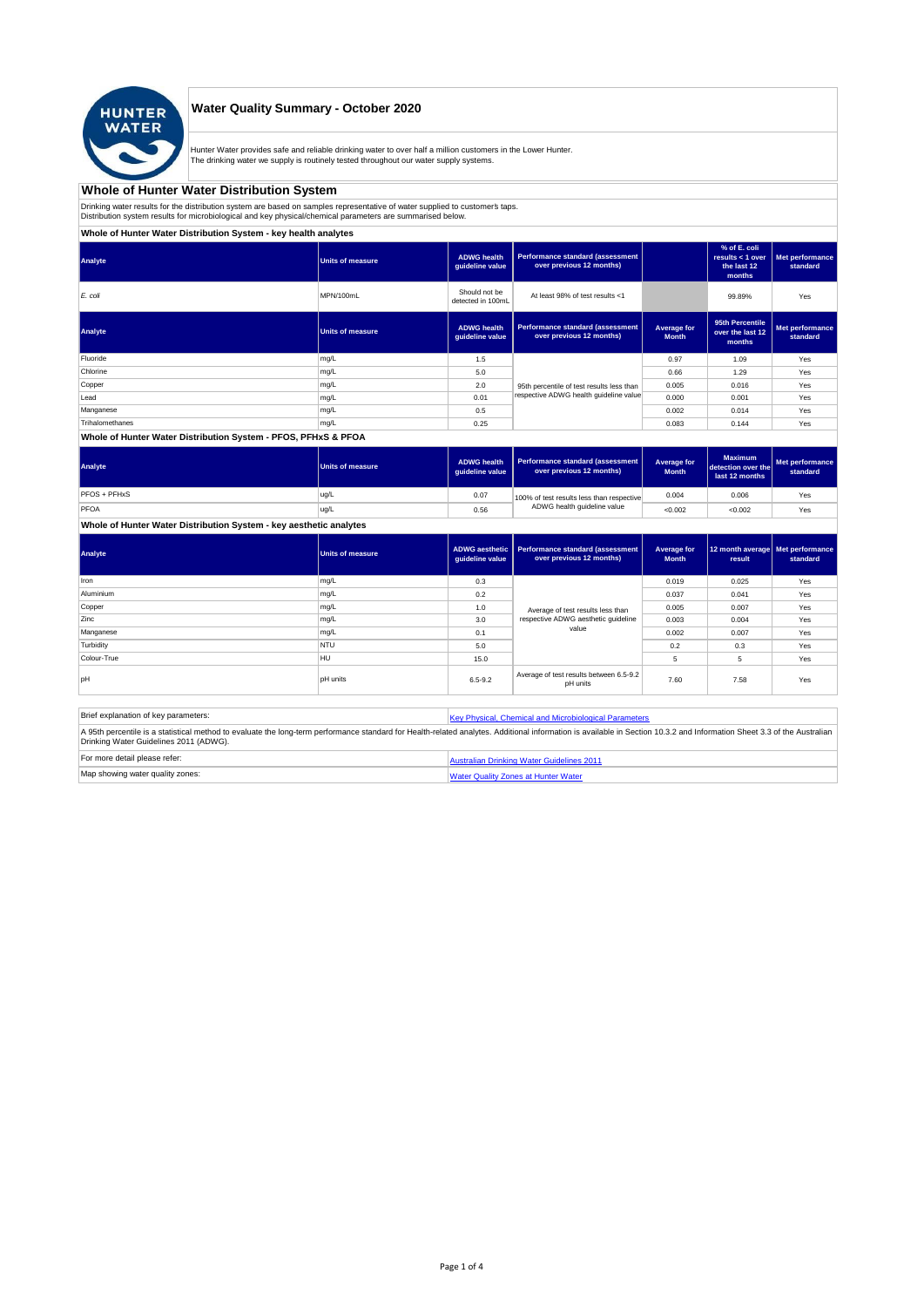# **Water Quality Zones**

| Anna Bay and Nelson Bay Zone - key health analytes |                  |                                       |                                                                     |                             |                                                           |                             |
|----------------------------------------------------|------------------|---------------------------------------|---------------------------------------------------------------------|-----------------------------|-----------------------------------------------------------|-----------------------------|
| Analyte                                            | Units of measure | <b>ADWG health</b><br>guideline value | <b>Performance standard (assessment</b><br>over previous 12 months) |                             | % of E. coli<br>results < 1 over<br>the last 12<br>months | Met performance<br>standard |
| E. coli                                            | MPN/100mL        | Should not be<br>detected in 100mL    | At least 98% of test results <1                                     |                             | 100.00%                                                   | Yes                         |
| Analyte                                            | Units of measure | <b>ADWG health</b><br>guideline value | Performance standard (assessment<br>over previous 12 months)        | Average for<br><b>Month</b> | 95th Percentile<br>over the last 12<br>months             | Met performance<br>standard |
| Fluoride                                           | mg/L             | 1.5                                   |                                                                     | 0.99                        | 1.10                                                      | Yes                         |
| Chlorine                                           | mg/L             | 5.0                                   |                                                                     | 1.23                        | 1.76                                                      | Yes                         |
| Copper                                             | mg/L             | 2.0                                   | 95th percentile of test results less than                           | 0.007                       | 0.018                                                     | Yes                         |
| Lead                                               | mg/L             | 0.01                                  | respective ADWG health guideline value                              | 0.000                       | 0.000                                                     | Yes                         |
| Manganese                                          | mg/L             | 0.5                                   |                                                                     | 0.002                       | 0.019                                                     | Yes                         |
| Trihalomethanes                                    | mg/L             | 0.25                                  |                                                                     | 0.044                       | 0.100                                                     | Yes                         |

**Anna Bay and Nelson Bay Zone - PFOS, PFHxS & PFOA**

| Analyte      | Units of measure | <b>ADWG health</b><br>quideline value | Performance standard (assessment<br>over previous 12 months) | <b>Average for</b><br><b>Month</b> | <b>Maximum</b><br>detection over the<br>last 12 months | Met performance<br>standard |
|--------------|------------------|---------------------------------------|--------------------------------------------------------------|------------------------------------|--------------------------------------------------------|-----------------------------|
| PFOS + PFHxS | ug/L             | 0.07                                  | 100% of test results less than respective                    | < 0.004                            | < 0.004                                                | Yes                         |
| PFOA         | ug/L             | 0.56                                  | ADWG health guideline value                                  | < 0.002                            | < 0.002                                                | Yes                         |

**Anna Bay and Nelson Bay Zone - key aesthetic analytes**

| Analyte     | Units of measure | ADWG aesthetic  <br>guideline value | Performance standard (assessment<br>over previous 12 months) | Average for<br><b>Month</b> | 12 month average   Met performance<br>result | standard |
|-------------|------------------|-------------------------------------|--------------------------------------------------------------|-----------------------------|----------------------------------------------|----------|
| Iron        | mg/L             | 0.3                                 |                                                              | 0.020                       | 0.031                                        | Yes      |
| Aluminium   | mg/L             | 0.2                                 |                                                              | 0.033                       | 0.038                                        | Yes      |
| Copper      | mg/L             | 1.0                                 | Average of test results less than                            | 0.007                       | 0.008                                        | Yes      |
| Zinc        | mg/L             | 3.0                                 | respective ADWG aesthetic quideline                          | 0.004                       | 0.004                                        | Yes      |
| Manganese   | mg/L             | 0.1                                 | value                                                        | 0.002                       | 0.007                                        | Yes      |
| Turbidity   | <b>NTU</b>       | 5.0                                 |                                                              | 0.2                         | 0.3                                          | Yes      |
| Colour-True | HU               | 15.0                                |                                                              |                             | 5                                            | Yes      |
| pH          | <b>pH</b> units  | $6.5 - 9.2$                         | Average of test results between 6.5-9.2<br>pH units          | 7.51                        | 7.49                                         | Yes      |

**Chichester Zone - key health analytes**

| Analyte         | <b>Units of measure</b> | <b>ADWG health</b><br>guideline value | Performance standard (assessment<br>over previous 12 months) |                             | % of E. coli<br>results $<$ 1 over<br>the last 12<br>months | Met performance<br>standard |
|-----------------|-------------------------|---------------------------------------|--------------------------------------------------------------|-----------------------------|-------------------------------------------------------------|-----------------------------|
| E. coli         | MPN/100mL               | Should not be<br>detected in 100mL    | At least 98% of test results <1                              |                             | 99.57%                                                      | Yes                         |
| Analyte         | Units of measure        | <b>ADWG health</b><br>guideline value | Performance standard (assessment<br>over previous 12 months) | Average for<br><b>Month</b> | 95th Percentile<br>over the last 12<br>months               | Met performance<br>standard |
| Fluoride        | mg/L                    | 1.5                                   |                                                              | 0.93                        | 1.00                                                        | Yes                         |
| Chlorine        | mg/L                    | 5.0                                   |                                                              | 0.75                        | 1.21                                                        | Yes                         |
| Copper          | mg/L                    | 2.0                                   | 95th percentile of test results less than                    | 0.005                       | 0.015                                                       | Yes                         |
| Lead            | mg/L                    | 0.01                                  | respective ADWG health quideline value                       | 0.000                       | 0.001                                                       | Yes                         |
| Manganese       | mg/L                    | 0.5                                   |                                                              | 0.002                       | 0.013                                                       | Yes                         |
| Trihalomethanes | mg/L                    | 0.25                                  |                                                              | 0.090                       | 0.130                                                       | Yes                         |

**Chichester Zone - PFOS, PFHxS & PFOA**

| Analyte      | Units of measure | <b>ADWG health</b><br>quideline value | Performance standard (assessment<br>over previous 12 months) | Average for<br><b>Month</b> | <b>Maximum</b><br>detection over the<br>last 12 months | Met performance<br>standard |
|--------------|------------------|---------------------------------------|--------------------------------------------------------------|-----------------------------|--------------------------------------------------------|-----------------------------|
| PFOS + PFHxS | ug/L             | 0.07                                  | 100% of test results less than respective                    | 0.004                       | 0.006                                                  | Yes                         |
| PFOA         | ug/L             | 0.56                                  | ADWG health guideline value                                  | < 0.002                     | < 0.002                                                | Yes                         |

**Chichester Zone - key aesthetic analytes**

| Analyte     | <b>Units of measure</b> | ADWG aesthetic<br>guideline value | Performance standard (assessment<br>over previous 12 months) | Average for<br><b>Month</b> | 12 month average Met performance<br>result | standard |
|-------------|-------------------------|-----------------------------------|--------------------------------------------------------------|-----------------------------|--------------------------------------------|----------|
| Iron        | mg/L                    | 0.3                               |                                                              | 0.019                       | 0.023                                      | Yes      |
| Aluminium   | mg/L                    | 0.2                               |                                                              | 0.045                       | 0.049                                      | Yes      |
| Copper      | mg/L                    | 1.0                               | Average of test results less than                            | 0.005                       | 0.008                                      | Yes      |
| Zinc        | mg/L                    | 3.0                               | respective ADWG aesthetic quideline                          | 0.002                       | 0.003                                      | Yes      |
| Manganese   | mg/L                    | 0.1                               | value                                                        | 0.002                       | 0.004                                      | Yes      |
| Turbidity   | <b>NTU</b>              | 5.0                               |                                                              | 0.3                         | 0.3                                        | Yes      |
| Colour-True | <b>HU</b>               | 15.0                              |                                                              | 5                           | 5                                          | Yes      |
| pH          | <b>pH</b> units         | $6.5 - 9.2$                       | Average of test results between 6.5-9.2<br>pH units          | 7.65                        | 7.67                                       | Yes      |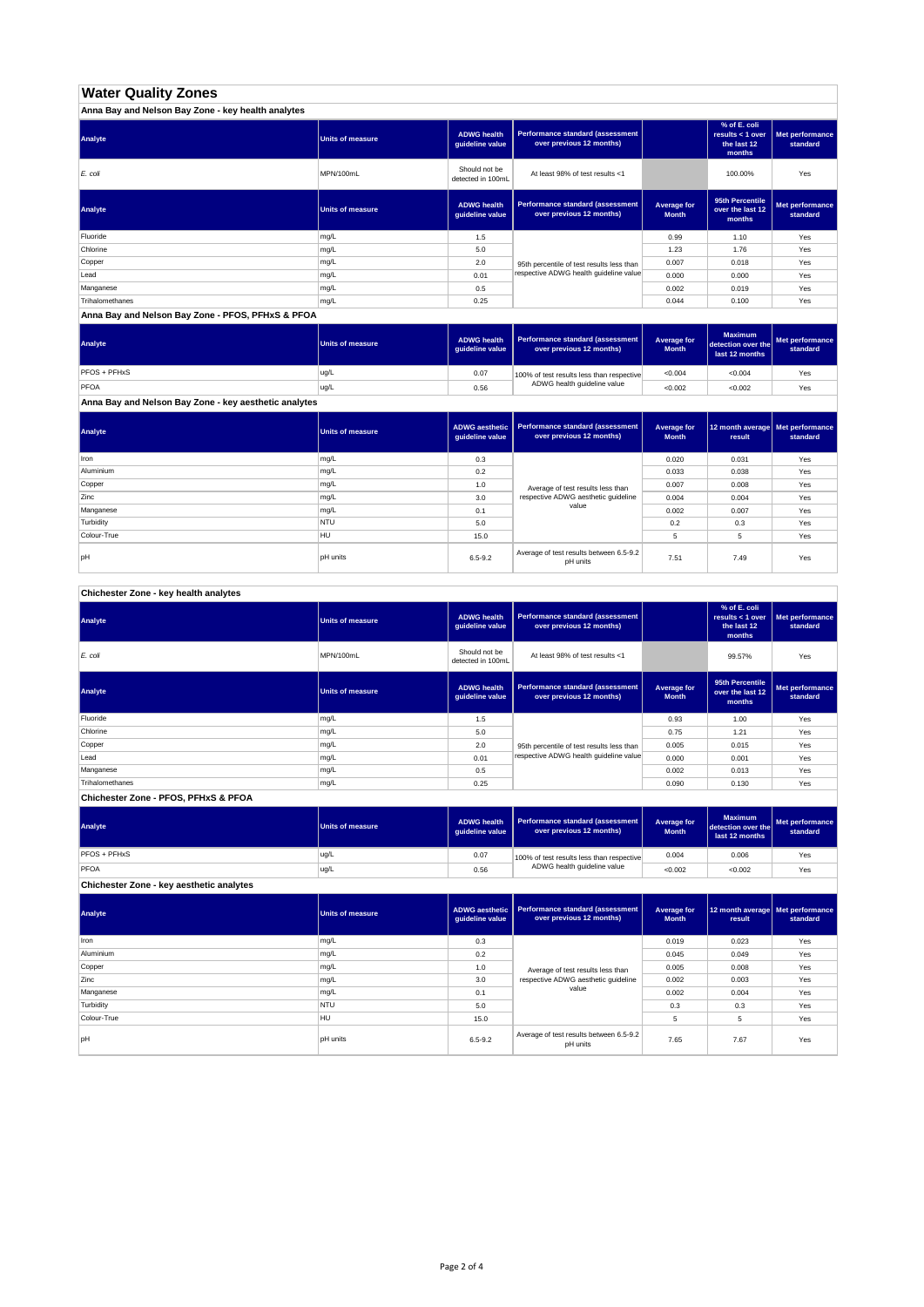| Grahamstown Zone - key health analytes |                         |                                       |                                                              |                             |                                                           |                             |
|----------------------------------------|-------------------------|---------------------------------------|--------------------------------------------------------------|-----------------------------|-----------------------------------------------------------|-----------------------------|
| Analyte                                | <b>Units of measure</b> | <b>ADWG health</b><br>guideline value | Performance standard (assessment<br>over previous 12 months) |                             | % of E. coli<br>results < 1 over<br>the last 12<br>months | Met performance<br>standard |
| E. coli                                | MPN/100mL               | Should not be<br>detected in 100mL    | At least 98% of test results <1                              |                             | 100.00%                                                   | Yes                         |
| Analyte                                | <b>Units of measure</b> | <b>ADWG health</b><br>guideline value | Performance standard (assessment<br>over previous 12 months) | Average for<br><b>Month</b> | 95th Percentile<br>over the last 12<br>months             | Met performance<br>standard |
| Fluoride                               | mg/L                    | 1.5                                   |                                                              | 1.00                        | 1.10                                                      | Yes                         |
| Chlorine                               | mg/L                    | 5.0                                   |                                                              | 0.47                        | 1.24                                                      | Yes                         |
| Copper                                 | mg/L                    | 2.0                                   | 95th percentile of test results less than                    | 0.005                       | 0.015                                                     | Yes                         |
| Lead                                   | mg/L                    | 0.01                                  | respective ADWG health guideline value                       | 0.000                       | 0.002                                                     | Yes                         |
| Manganese                              | mg/L                    | 0.5                                   |                                                              | 0.002                       | 0.015                                                     | Yes                         |
| Trihalomethanes                        | mg/L                    | 0.25                                  |                                                              | 0.102                       | 0.133                                                     | Yes                         |
| Grahamstown Zone - PFOS, PFHxS & PFOA  |                         |                                       |                                                              |                             |                                                           |                             |

**ADWG health guideline value Average for Month Maximum detection over the last 12 months Met performance standard** 0.07 100% of test results less than respective  $\sim 0.004$  0.004 Yes 0.56 <0.002 <0.002 Yes **Grahamstown Zone - key aesthetic analytes** PFOS + PFHxS ug/L PFOA ug/L 100% of test results less than respective ADWG health guideline value **Analyte Performance standard (assessment <b>Performance standard (assessment Performance standard (assessment Performance standard (assessment Performance standard (assessment** 

**ADWG aesthetic guideline value Average for Month 12 month average result Met performance standard** 0.3 0.018 0.025 Yes 0.2 0.038 0.041 Yes 1.0 average of text results less than 0.005 0.007  $\sim$  Yes 3.0 | respective ADWG aesthetic guideline | 0.003 | 0.004 | Yes 0.1 | <sup>carac</sup> | 0.002 | 0.008 | Yes 5.0 0.2 0.3 Yes 15.0 5 5 Yes pH pH units contract the set of test results between 6.5-9.2 7.57 7.54 Yes<br>pH pH units contract results between 5.5-9.2 7.57 7.54 Yes pH units Manganese mg/L and the material control of the material control of the material control of the material control of the material control of the material control of the material control of the material control of the materia **Turbidity** NTU Colour-True HULL Aluminium mg/L Copper mg/L Zinc mg/L **Analyte Performance standard (assessment <b>Performance standard (assessment Performance standard (assessment Performance standard (assessment performance standard (assessment**) Iron mg/L Average of test results less than respective ADWG aesthetic guideline value

#### **ADWG health guideline value % of E. coli results < 1 over the last 12 months Met performance standard** Should not be<br>detected in 100ml detected in 100mL 100.00% Yes *E. coli* MPN/100mL At least 98% of test results <1 **ADWG health guideline value Average for Month 95th Percentile over the last 12 months Met performance standard** mg/L 95.0 percentile of test results less than percentile of test respective ADWG health guideline value of the metalline of the metalline value of the metalline value of the metalline value of the metalline value of the m **ADWG health guideline value Average for Month # Maximum detection over the last 12 months Met performance standard** 0.07 100% of test results less than respective  $\sim 0.004$   $\sim 0.004$  Yes 0.56 <0.002 <0.002 Yes **ADWG aesthetic guideline value Average for Month 12 month average result Met performance standard** 5.0 0.1 0.2 Yes Average of test results less than respective ADWG aesthetic guideline pH units 6.5-9.2 Average of test results between 6.5-9.2 8.09 8.04 Yes<br>PH units 6.5-9.2 Average of the pH units 8.09 8.04 Yes **Gresford Zone - key aesthetic analytes Analyte Performance standard (assessment Performance standard (assessment Performance standard (assessment Performance standard (assessment performance standard (assessment**) **Turbidity** NTU value PFOS + PFHxS ug/L PFOA ug/L 100% of test results less than respective ADWG health guideline value **Gresford Zone - PFOS, PFHxS & PFOA Analyte Performance standard (assessment <b>Performance standard (assessment Performance standard (assessment Performance standard (assessment performance standard (assessment Analyte Performance standard (assessment <b>Performance standard (assessment Performance standard (assessment Performance standard (assessment Performance standard (assessment Gresford Zone - key health analytes Analyte Performance standard (assessment Performance standard (assessment Performance standard (assessment Performance standard (assessment performance standard (assessment**